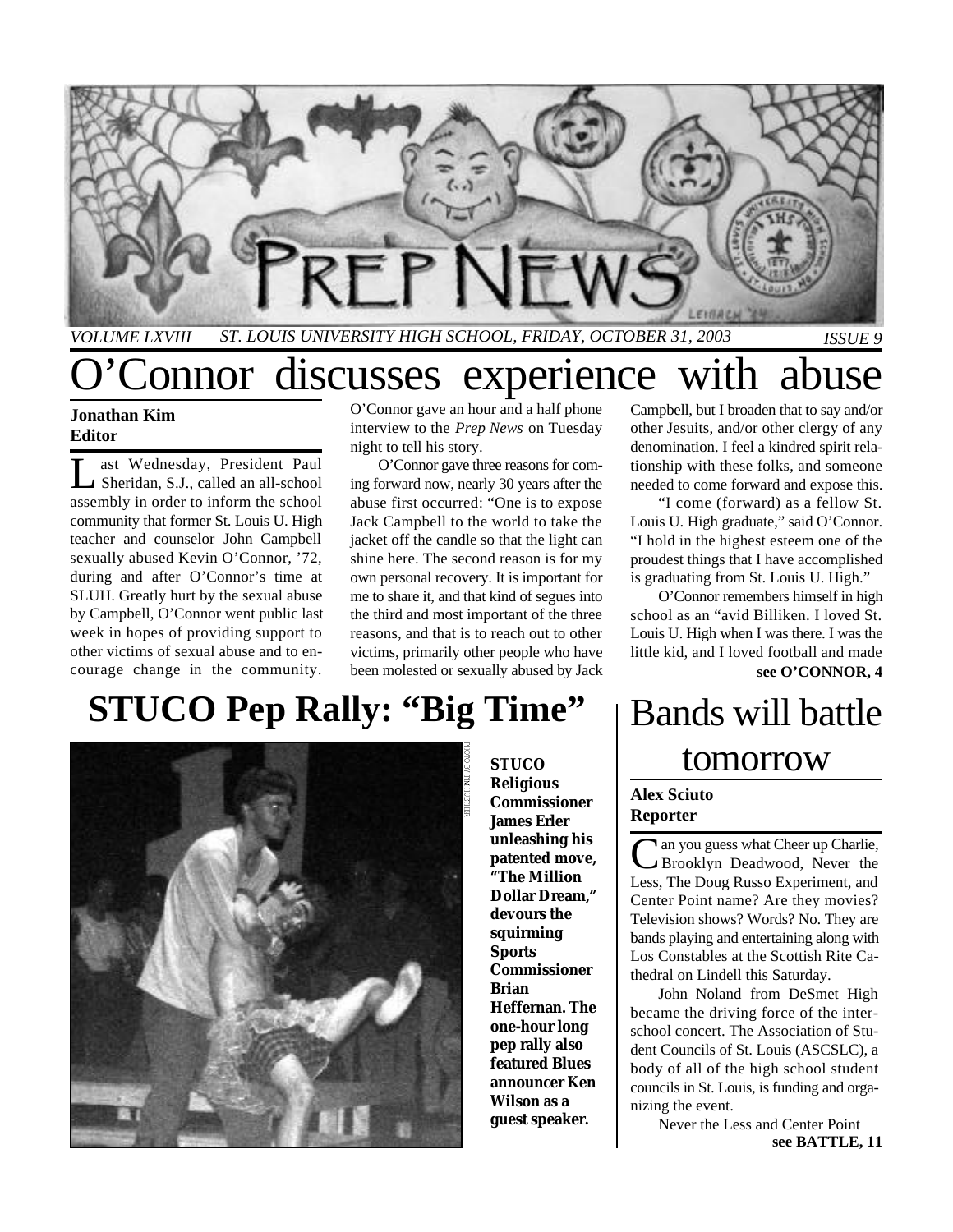#### **Sean Powers Reporter**

The past few years St. Louis U. High's yearbook, the *Dauphin*, has been re-The past few years St. Louis U. High's leased to the students later than expected. However, the shipping date of the 2003 will be sooner than usual. "The yearbooks will be shipped out Nov. 15 and may be out a few days earlier than that. It takes the printers a few weeks to print the books," said yearbook moderator Tim Rittenhouse.

The yearbook, which is printed by Herff Jones Printing Company, takes six weeks to print and approximately one week to deliver to the school.

The 2004 *Dauphin* is now underway under the leadership of editor Joe Jost. Their goal for the shipment of next year's book is Oct. 15. "It's a reasonable goal for us. We especially want them in no later than Thanksgiving break so that graduated seniors can come back and pick up their book from school," said Rittenhouse.

The late release of last year's yearbook and the upcoming release of this year's book is partly the result of not getting the 2000 *Dauphin* out until almost a year after it's due date. "We are finally back on track. It took us three years to catch up," said Jost.

"Mr. Rosenberg had the unfortunate task of walking into a situation where he had to work on three yearbooks at once," added Rittenhouse.

Between finishing up the 2000 *Dauphin* and working on the present yearbook, previous yearbook moderator Randy Rosenberg got the *Dauphin* out as soon as possible, yet it still did not come out until the second semesters of 2002 and 2003.

Travis Bargeon was the editor for the 2003 yearbook until he stopped working around Christmas. "It became a combined effort from junior Jimmy Chassaing, jun-

**see THE GOOD BOOK, 3**

# Sneak Peek set for Nov. 14

### **John Castelli Reporter**

O n Friday, Nov. 14th, St. Louis U. High will host its annual Sneak Peek, a preview of Cashbah. Not only is Cashbah SLUH's largest fundraiser, but it is also one of the first and largest school fundraisers in St. Louis, dating back to 1971. Sneak Peek, however, is relatively new. Sneak Peek gives its guests a glimpse of the types of items that will be at auction for Cashbah 2004 in a more casual setting, while at the same time providing another opportunity for freshmen parents to get acquainted. Sharon Purcell and Mary Suntrup, along with the current chairpersons, have organized this year's event so that all parents feel comfortable and welcome.

The evening begins at 7:00 p.m., and the cost of the event is \$20. A dinner buffet and cocktails will be served and are included in the price. This year's oral "mini-auction" features a Winter Wonderland Tilles Park Carriage Ride Package, Fox Theatre tickets for *Thoroughly*

*Modern Millie,* and Super Bowl Party hors d'œuvres.

In addition to the oral auction, 80 to 100 silent auction items, many reflecting this year's 1904 World's Fair theme, will be spotlighted. According to Cashbah's volunteers, most guests will be able to get "reasonable deals on some wonderful items." The opportunity to get the "royal treatment" is also going to be presented. Guests at the premier table will enjoy special food and beverage orders and will be centrally located in the Danis Lobby for a "premier bidding location."

Some of the SLUH organizations represented at this year's Sneak Peek will be a combo from Bryan Mueller's Jazz Band III, performing a variety of jazz and ragtime classics, as well as the water polo team who made dozens of cookies and donated a large outdoor wreath to be given to the winner of this year's raffle.

Cashbah Sneak Peek is an excellent opportunity for the SLUH family to come together, and it always has been a huge success thanks to its dedicated volunteers.

### **Peter Gosik Reporter** Speech team talks the talk

Five days ago, in a haunted castle in the middle of a haunted forest also known middle of a haunted forest also known as Villa Duschene High School, a ragtag band of 11 St. Louis U. High students engaged in a grueling battle of wits and words at the first Catholic Inter-Scholastic Speech League meet of the year. Under the guidance of the infinitely wise and mighty Katherine Whitaker, these brave young lads spoke like no others.

SLUH has always had a very strong speech team, and this year is no exception. The team is lead by President Peter Gosik, Vice President Kevin O'Brien, and Secretary Theodore Makarewicz. Although SLUH has lost the title of League Champions to DeSmet for the past two years, the team is determined to make a comeback this year.

One fresh young rookie on the team, Makarewicz, says that "It...amazes me how much our team can accomplish with the limited time in which to practice...we always pull through with an impressive standing."

According to senior Sam Weller, "This is the year that DeSmet is going down. We're going to take back the crown that they stole from us two years ago, old school!"

Although official rankings have not yet been tabulated, SLUH is expected to be one of the top-ranked schools in the league because every member of the team earned at least a red or blue ribbon. When all was said and done, SLUH had won blue ribbons in Duet Acting (Peter Gosik and Ted Makarewicz, Kevin O'Brien and Sam Weller), Storytelling (Jack Cunningham), and Humorous/Serious Interpretation (Paul Barker) and red ribbons in Original Oratory (John Berosky), Extemporaneous Speaking (Bobby Mudd), Humorous/Serious Interpretation (Sam Weller), Poetry Reading (Peter Gosik and Matt Walsh), Prose Reading (Kevin Boehm), Radio Broadcasting (James Erler), and Storytelling (Marty **see CHEESE MEAT, 12**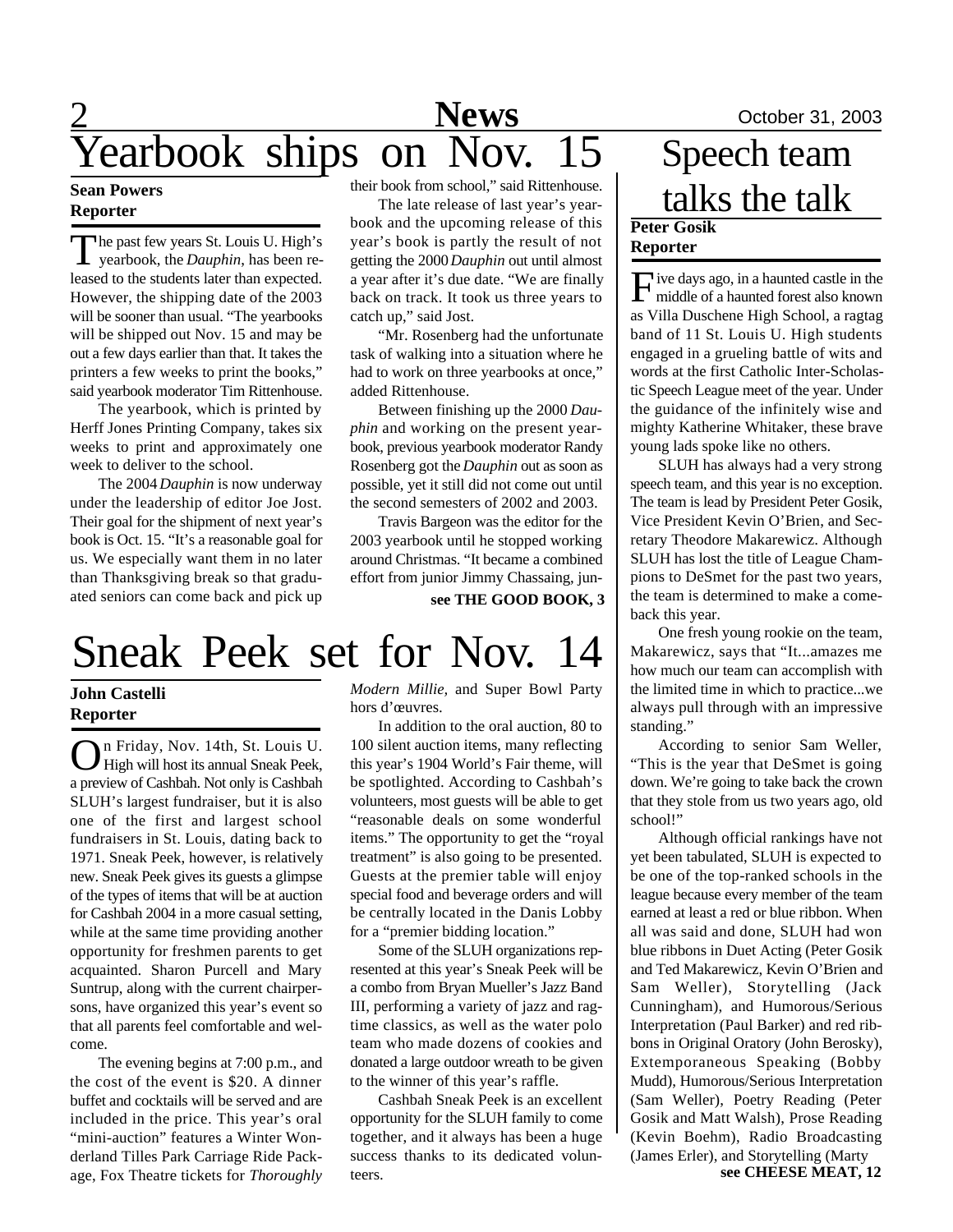## **Opinion Opinion**

# PICTORIAL



*—George Caputa, '05*

## THE GOOD BOO

#### $(from 2)$

ior Mike Roth, senior John Oliver, Mr. Rosenberg, and 2002 graduate Dave Decepida," said Jost. The 2003 yearbook, as Rittenhouse mentioned, was, "for the most part, done at the end of last school year." With its being shipped out in November, the book will arrive earlier than the previous three years.

Students are looking forward to the arrival of the 2003 *Dauphin* and are excited to look through it. Junior Gabe Gassner commented, "I think it will be pretty cool and look forward to see how it looks."

Throughout the years at SLUH, many students and faculty have enjoyed the annual *Dauphin*, and the 2003 edition marks the 80th volume. The 2004 *Dauphin*, now in progress, is working on a new layout and format than previous years.

Jost added, "We are planning to make some special pages for topics and activities that haven't been covered in the past yearbooks. We are making a new yearbook with a style that hopefully students haven't seen before."



**Rowdy fans, young and old, enjoy last night's SLUH/CBC football game.**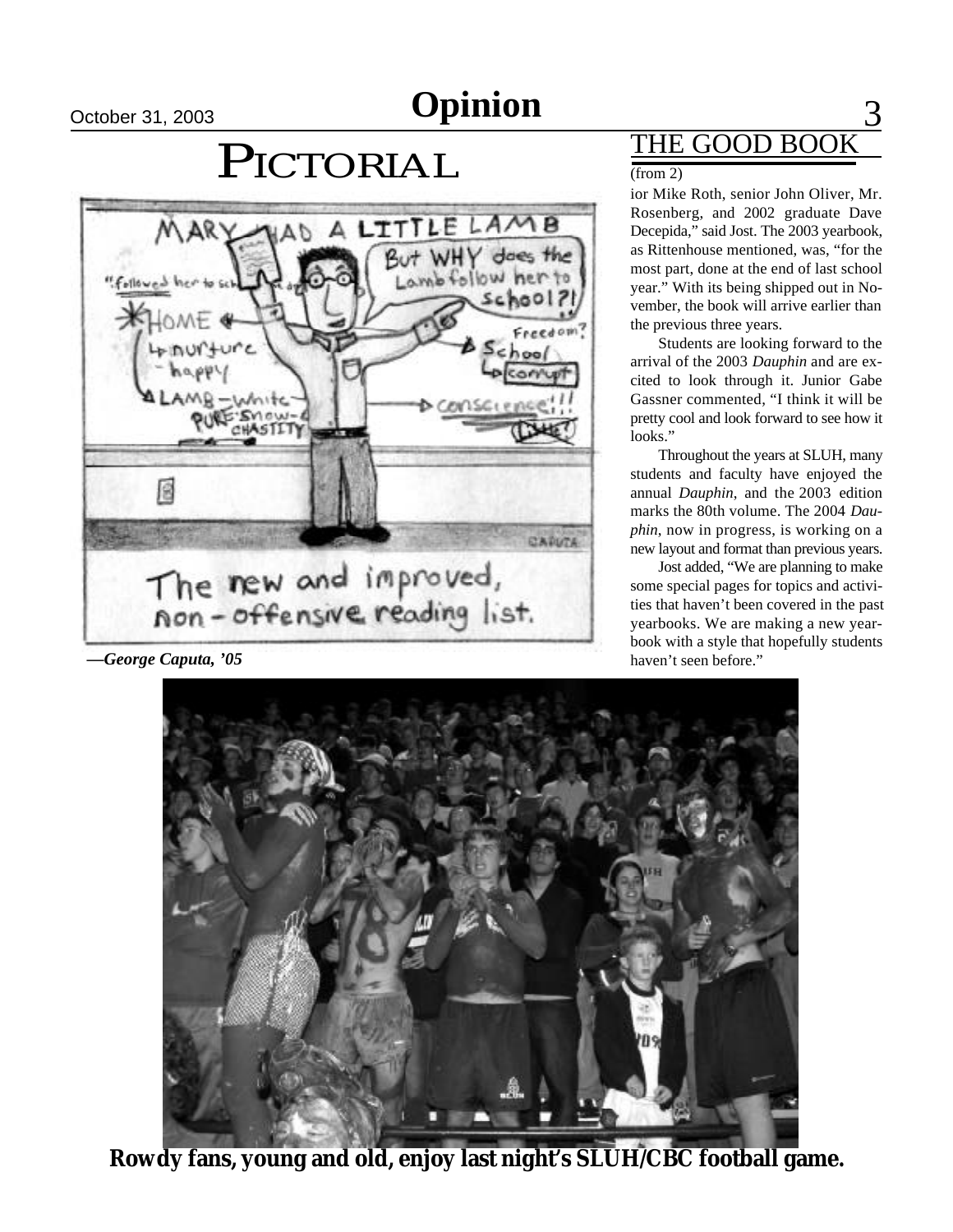### 4 **News** October 31, 2003 O'CONNOR

the C football team. But I was 98 pounds, so I started wrestling."

"The school spirit was intense," re-

m e m b e r e d O'Connor. "When there was a football game, 800 kids showed up."

O'Connor was an average, if also somewhat wild, student at SLUH. "My first two years I spent a lot of time in jug," said O'Connor. "Our freshman year, what they did we called it the 'Jesuit Experiment,' because what they did for our sophomore year is take 30 kids with the highest demerits out of our freshman year



and put us all in one homeroom. They were going to isolate us. Well, it backfired, because I think practically there was a separate jug room for our homeroom each day."

Although he was in trouble most of the time, O'Connor said one of his favorite faculty members was Charlie Conway, the Assistant Principal for Student Affairs at that time; O'Connor also said that French teacher Dick Keefe was probably his favorite teacher.

"I was academic," said O'Connor, "and then in my last two years (of high school), things started breaking down (at home). I started seeing Fr. Campbell, and one of the things I did was to go (to the extreme). I got so far into academics that I studied until three o'clock in the morning. I basically was hiding (my problems), taking all these AP courses. My intent was to become a doctor."

In his sophomore year, O'Connor had family problems and felt that he needed help. He asked for the guidance of Campbell, a family friend who had an office in the rectory of St. Francis Xavier

(from 1) (College) Church. Since O'Connor was 15 years old, he had to hitchhike to Campbell's office. Campbell suggested that O'Connor come once a week.

> According to O'Connor, the abuse "didn't start right away." After about seven or eight months of meeting with Campbell, Campbell mentioned a new treatment that he thought could help O'Connor.

"I was afraid of everything," said O'Connor. "Well, by this time I would have stood on my head or jumped off the Arch."

H ow e ve r , Campbell claimed that he needed to do

more research. "What he was doing was reeling me in," claimed O'Connor. "In a month or two, Campbell said, 'This is going to be very risky. This is going to be very risky for me. We are going to make sense that if you confronted your worst fear, and got through that, then you can go through any fear.' He knew my biggest fear was sex. So that is how (the abuse) got started."

The abuse affected O'Connor's high school life. O'Connor recalled, for example, that he did not attend any dances for the rest of his high school career.

However, after graduation, O'Connor continued to see Campbell.

"(Campbell) said that he was always available to have this type of 'therapy,'" said O'Connor. "During my twenties I would come back and see him. I never engaged in (the abusive activity) again and never thought about it because I started dating women. I thought that he had my best interests at heart. I was so desperate and vulnerable at that time. I was in therapy for most of my life, but I never shared it with my therapist. I didn't realize the

impact. It was Fr. Jack to me. He was just trying to help me."

O'Connor realized that people would have a difficult time believing his story. "I would suspect that (disbelief) is very natural. Jack Campbell is very charismatic, very bright. He was one of the most brilliant people I have ever met. He (was the priest that) married my brother. I can go on and on about the people in St. Louis who know Jack Campbell. He has probably affected not tens, not hundreds, but thousands of people's lives."

"There was more to the picture than just Campbell," said O'Connor, "but Campbell definitely exacerbated (the problem) at a very prime psychological developmental age, which is 15 to 16 for young men, and he completely took advantage of that. I couldn't share it with anybody. I mean, there was a part of me that was saying that this was wrong, but I was hurting so bad and this was a priest who came to our house for dinner—an Irish Catholic priest. My last name is O'Connor, and my dad loved this Irish Catholic priest. Who do you turn to when you needed some help? Father Jack. It is not to say that prior to that that I didn't have any problems, but he certainly didn't help."

 The effects of Campbell's abuse followed O'Connor long after he graduated from high school. "As time passed, I just sort of forgot about it, and then I kept struggling in my life. I couldn't finish this, I couldn't do this business, I couldn't do that. I was like, 'What's going on there?' Being a U. High graduate, you start thinking to yourself, 'I probably do have an IQ over four, and I do have abilities.' Then you start getting comparative. You think, 'All of your buddies are attorneys, CPAs, or doctors, and I am just (nothing)."

Two or three years ago, O'Connor finally decided, "I gotta tell somebody before I die. Then, I shared (the story) with one of my family members." O'Connor finally called his family together and told them the whole story.

Having heard of SNAP (Surviviors Network of those Abused by Priests) "by chance," O'Connor contacted the group. **see ABUSE, 10**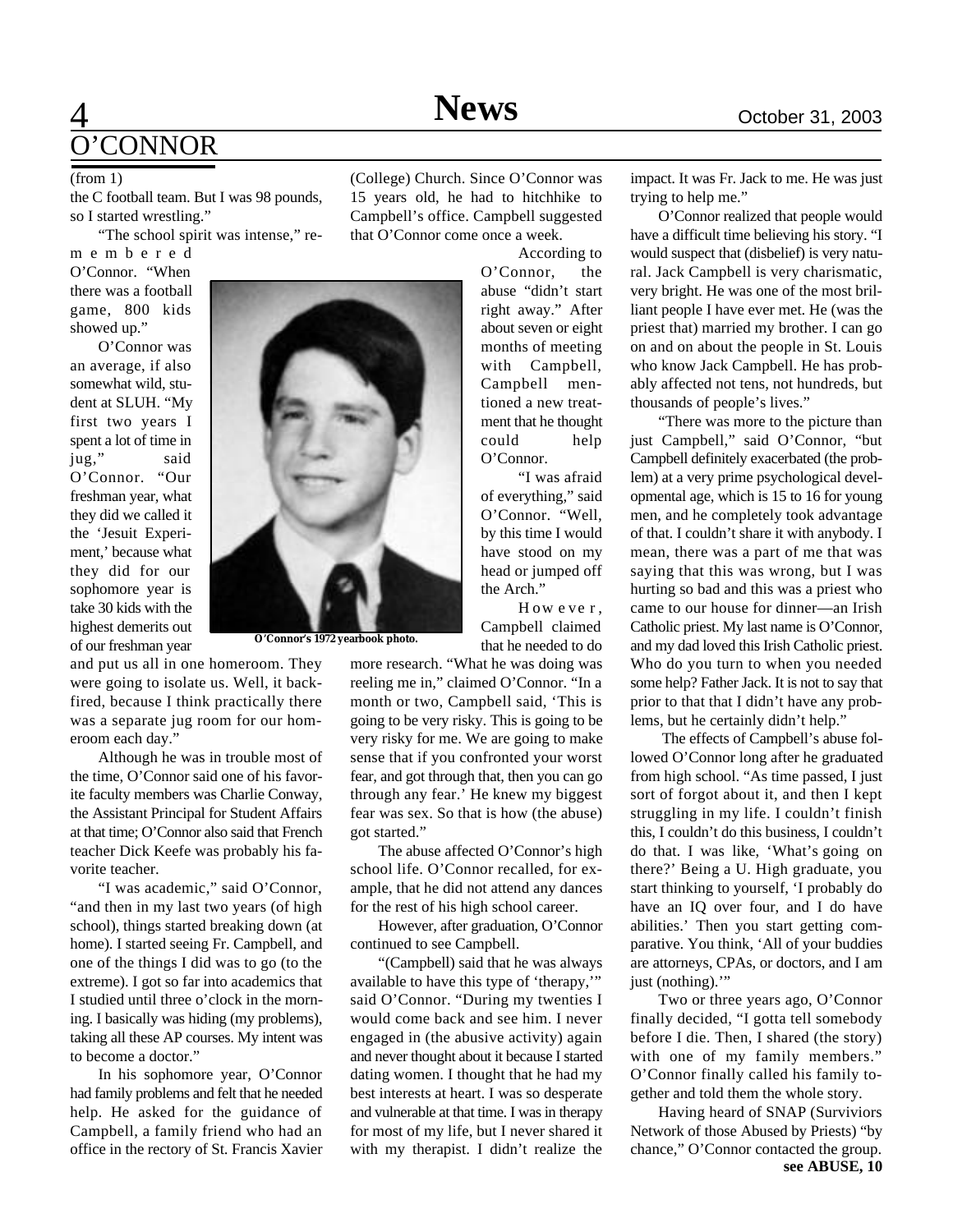## October 31, 2003 **News** 5  $\frac{S_{03}}{S_{03}}$  away from Jr. Bills,

### **Greg Fox Core Staff**

Traditions clashed last<br>Cadets of CBC came raditions clashed last night, as the

into SLUH Stadium for the second of three Jr. Bills district football games. In front of a packed stadium and hordes of fans from each team, the Jr. Bills fell, 41-10.

 The game started out tough for the Jr. Bills, as they surrendered a touchdown on their first series on defense, though CBC would miss the extra point. Sophomore Paul Chaney checked in at quarterback,

and did well on the ground before fellow sophomore Stephen Simmons broke through the lines. Simmons looked to accelerate through the defensive backfield, but unfortunately fumbled the ball close to midfield.



**Matt Behr passes while Stephen Simmons blocks the CBC linemen.**

 Chaney left the game due to an injury before he could take the field as a

Harriers, back in stride, win districts

### **Henry Samson Reporter**

The St. Louis U. High cross country<br>team raced in the district meet last The St. Louis U. High cross country weekend. Damp air, sporadic rain, a wet course, and temperatures that never exceeded the low 50s made for unfavorable running conditions. Although it wasn't extremely cold, the crisp chill of the air pierced the runners' lungs. But chest pains didn't keep the Jr. Bills from having a day that coach Jim Linhares describes as "one of the most fun days of the season."

 Never before in recent SLUH history has the cross country team gone winless before the district race. The pressure was on the varsity team to show their ability and toughness or to go home. Despite the odds of running against Chaminade and DeSmet, the two teams who had beaten SLUH in the conference race, the Jr. Bills ran magnificently and won the race, narrowly edging out CBC on "the most dramatic day of the season," according to coach Linhares.

 Throughout the race, the team was in good position. After a blistering first mile, the team emerged from the woods

with junior Alex Muntges looking strong and with an especially smooth gait in third place. The rest of the pack was in serious contention for a first place team finish.

 Struggling with an unfortunate nagging hamstring injury, Muntges lost his position. Despite eventually pulling his hamstring around the two-mile mark, Muntges had the guts to finish the race. Coach Linhares said that "it was especially amazing that we won without Alex."

 Despite being struck with the heavy loss, the rest of the team bore down on their opponents all the way to the finishing sprint, which Linhares labeled "awesome." Sophomore Ben Murphy-Baum had the biggest breakthrough race of the season for the team on Saturday. Though never before breaking 17 minutes, Murphy-Baum went out of his comfort zone to run a 16:41, finishing sixth in the race and first on the team.

Reflecting on the race, Murphy-Baum said, "I felt really good just trying to hang on for the first mile." Realizing that the last mile was mostly all downhill, Murphy-Baum said, "I kept going and went all out."

Determined to reclaim his number

defensive back, and starter Matt Behr moved back under center. After a failed CBC field goal, the Jr. Bills seemed more at ease, as they moved downfield behind

> big gains from receiver John Warner and Simmons. Kicker Tim Simon added a field goal, making the score 6-3 early in the second quarter.

> CBC's quarterback broke free from their 20-yard line on the ensuing possession, but was stopped at the Jr. Bills' 12. The defense, without bulwark linebacker Jeff Howenstein, stood firm against the Cadets' onslaught inside the red zone, but CBC eventually ran the ball in from one yard out.

 On their next possession, CBC ran the ball in again from within the **see BLUE AND PURPLE, 7**

two position, Andrew Linhares re-established his reputation as a top-notch racer on Saturday by finishing seventh in the race at 16:46. Linhares said he finally "felt like I was back for the first time.

Also, it felt good to be top in the area again." He added, "This race shows we're on the rise."

 Also breaking 17 minutes for the first time was junior Danny Meier, who churned out a well earned 16:56. The way he has been improving all season points to great things for the last two races for Meier.

 Narrowly missing a race in the 16 minute range, Chris Arb dropped his time to 17:02. When asked about how he felt about how close he was to breaking 17 minutes, Arb said, "I had mixed feelings because I was so close, but the team won." Arb hopes to break the 17-minute mark this Saturday on the revised Sioux Passage course.

 Rounding out the top five was junior Joe Carlson at 17:09, out-kicking opponents in the last mile. His late-race surge, along with others, proved vital to the team's victory.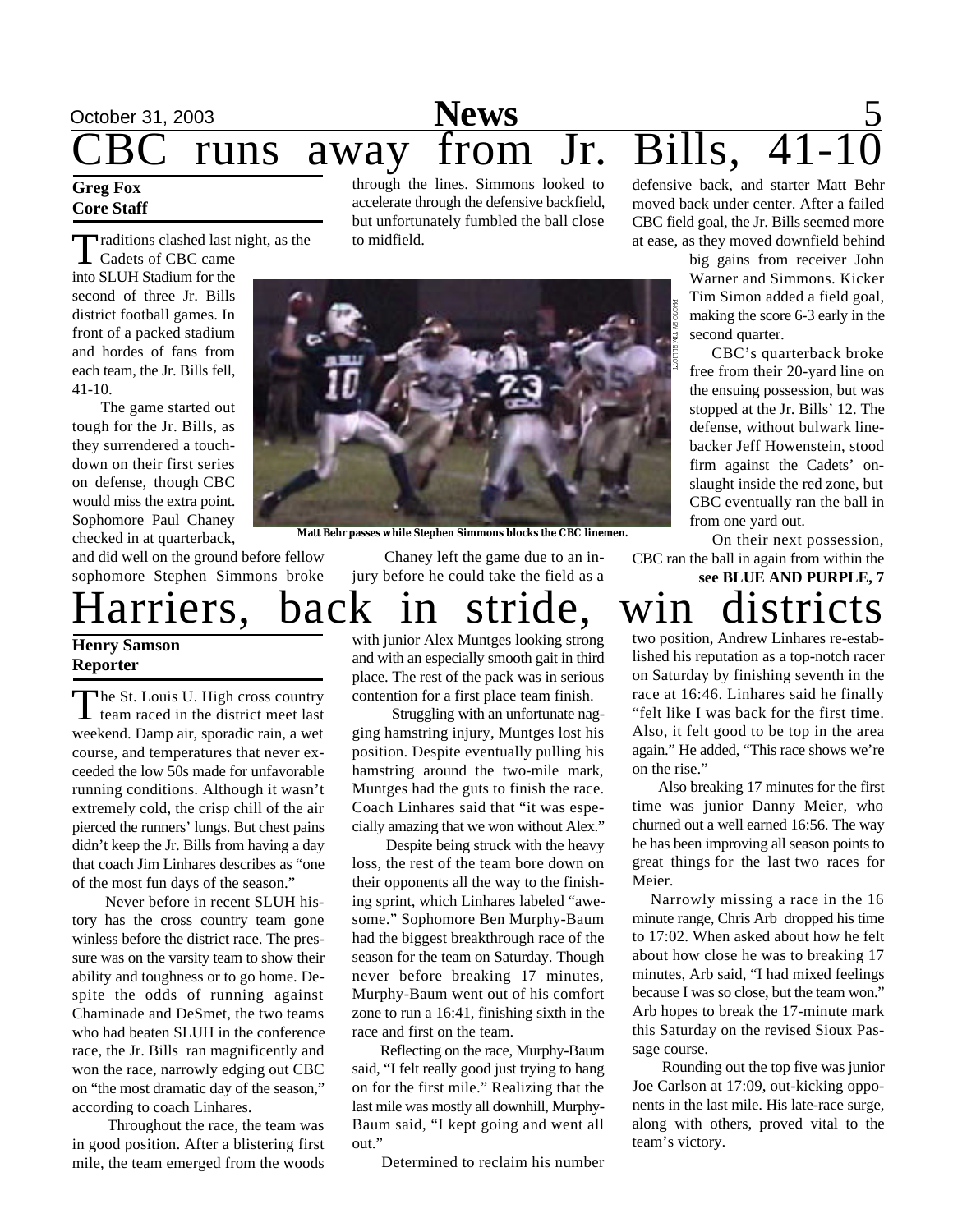## 6 **News** October 31, 2003 Fifabills lose to Chaminade, conquer Trinity

#### **Kyle Poelker Reporter**

The Jr. Bills were winless against<br>Chaminade this season coming into he Jr. Bills were winless against their matchup with the Red Devils last Saturday, following their overtime tie against CBC. No current student at St. Louis U. High, soccer player or otherwise, has seen a victory against the twotime state champion powerhouse in varsity soccer competition. Though the Soccerbills held the upper hand in both local and national rankings entering last Saturday's cold, harsh rain, the void of victory remained for fans and players alike.

It was not a "senior night" to remember, as the game got off to a rocky start in the first two minutes. A Chaminade midfielder played the ball into the Jr. Bills' defensive end, where the Chaminade forward, half the SLUH backfield, and last Saturday's goalie du jour, Mike McNamee, sprinted into pursuit. It was the Red Devil forward who

won the chase and chipped the ball over McNamee into the wide open goal for the game's first and only goal.

It was hard to tell if McNamee slipped



**Germanese takes one final shot in Saturday's game.**

on his way out to the ball on the wet grass, or if he simply lacked game experience. The SLUH coaching staff has decided to switch goalies every few games to create a

new look for opponents, but that strategy may also detract from the rhythm and confidence of the goalkeeping squad. At any rate, the damage was done, and SLUH

> fell behind early. With the rain, wind, and the eighth-ranked team in the nation blocking them, the Jr. Bills kept plugging away, not giving up against their opponents.

Shortly after the goal, as the action was transferred to the Jr. Bills' attacking half. Joe Germanese narrowly missed the Jr. Bills' best chance of the half to score.

Though the scoring chances were few during the remainder of the first half, it was the second half of the game where the Jr. Bills took control. Most of the second half's action kept Chaminade on the defensive.

However, the Jr. Bills' dictation of the game play was to no avail, as the bearded Red Devils kept them from scoring despite heavy pressure in the game's

**see SOCCER, 8**

### two hole men in front of the goal, hoping 18-3 Polobills ready to shoot for state

### **Dave Marek Reporter**

 $\Gamma$  or most teams, the battle for the state title began in August. The whole or most teams, the battle for the state reason water polo players get up at the ungodly hour of noon in the waning days of summer is their desire for the excitement, glory and pride associated with winning the state title. But for the St. Louis U. High water polo team, the battle for the state title began in August of their freshman year and has continued yearround until now. This is the moment that players talk about in far-off, dream-like terms among teammates in locker rooms. This is the culmination of the Polobills' hard work.

On the eve of the playoffs, the Polobills have seemed poised to win the state title. In one year, the Polobills have developed two new forms of offense to counter the defensive abilities of teams like MICDS. These schemes have added

#### new depth to the SLUH offensive capabilities.

Both offenses change the position of the hole man. Traditionally, SLUH's hole man plays on the four yard-line in front of the goal. The new offenses either add or subtract a hole man from the center of the pool.

In the nohole offense, the offense revolves

around the right-hand side of the pool, leaving the water in front of the goal open for players to drive through.

In the double-hole offense, SLUH puts

## **H2 0 POLO STATS**

 **Goals** Tim Heafner - 82 Colin Tyrrell - 28 Andrew Withington - 21

#### **Assists**

Nick Konczak - 42 Paul Guest - 27 Tim Heafner - 23

#### **Points**

Tim Heafner - 105 Nick Konczak - 58 Colin Tyrrell - 46

that the other teams will not match up their two best defenders to guard SLUH's hole men.

> "The new offenses allow us to adapt to the style of any team," said captain Kevin Vincent. Coach Paul Baudendistel hopes that the traditional offensive style will lead them to victory, but, if necessary, the team will use the new offenses.

Defense has also

been a key to the Polobills' success so far this year. Led by defensive juggernauts including Vincent, Brad Witbrodt, and **see PLAYOFFS, 8**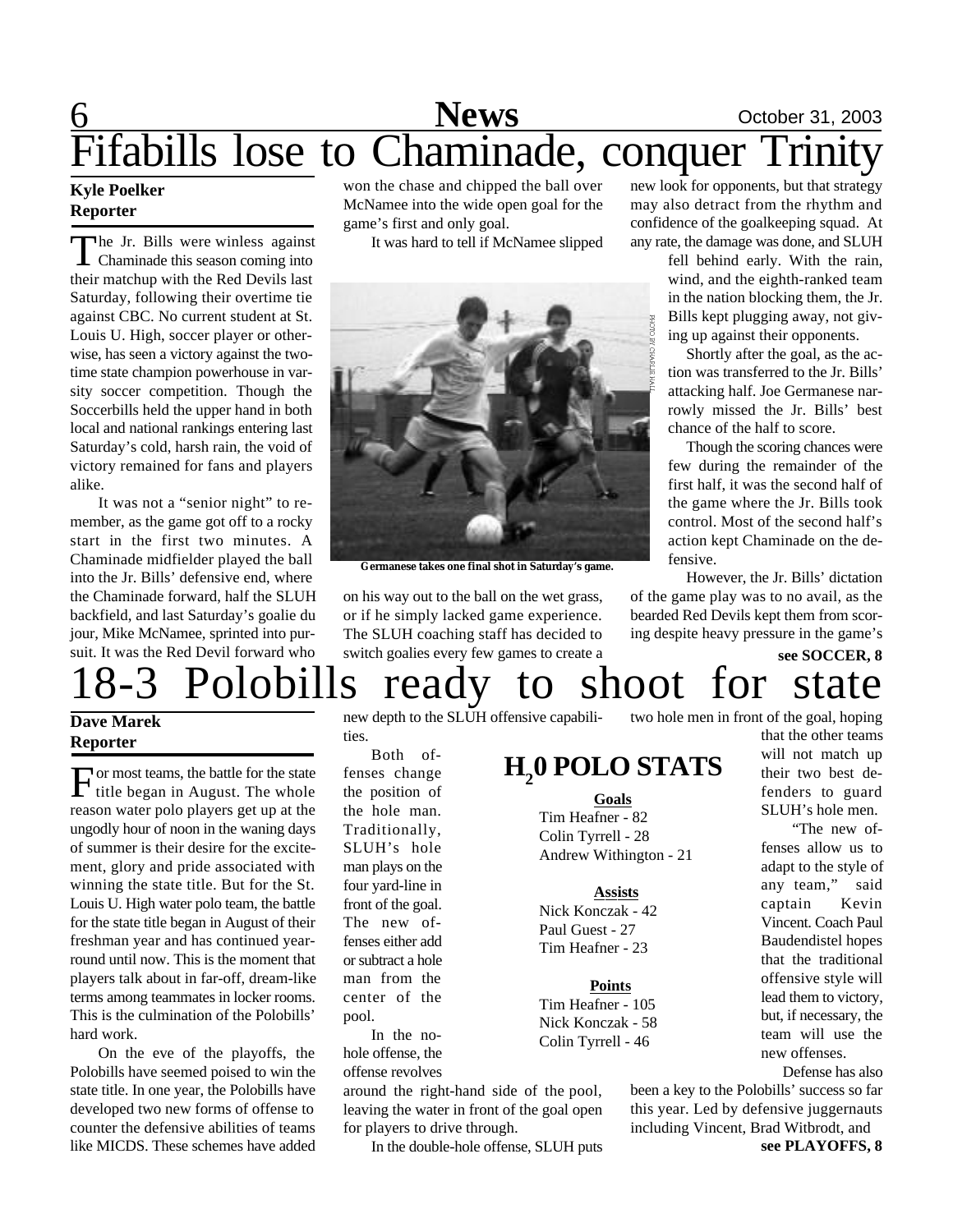## October 31, 2003 **News** 7 Languages battle in tourney

#### **Andrew Mueth Reporter**

ost people think that the World Cup is a soccer tournament in which teams from all over the world compete against each other for honor and glory. Little do they know that there is another World Cup soccer tournament, one in which the linguists of St. Louis U. High compete against each other to determine the top language of the school.

The clubs played the first round of the five-on-five tournament, organized by Spanish soccer manager Myriam Aliste, during activity period on Tuesday in the gym. The Russian Club faced off against the Chinese Club, and the Latin Club opposed the French Club. The Spanish Club had a bye week.

In the Franco-Latin game, the French Club scored right away, giving them a 1- 0 lead. Both teams' spirits rose as the French students scored two more times.

### BLUE AND PURPLE

#### (from 5)

Jr. Bills' 5-yard line.

 The Jr. Bills retaliated, though, as Behr and Warner connected for a fade into the corner of the end zone with mere seconds left in the half. The first half ended with the Jr. Bills down, 20-10.

 CBC opened the second half with a 69-yard touchdown run, seemingly demoralizing the home squad. The second half went downhill from there, as the Cadets scored touchdowns on their next two possessions, pushing the score to 41- 10. The game would end with this score. During the game, SLUH lost the services of sophomores Chaney and fullback Chris Hoffman.

 Simmons ended the game with 82 yards on 20 carries, while Behr ended the night with 131 yards and passing a touchdown.

The Roosevelt Rough Riders galloped into Jr. Billiken country last Thursday, looking to upset the Jr. Bills and hand them their second loss in a row. However, the Jr. Bills improved their record to 6-2, repelling the young Rough Riders with a After halftime, the Tribunals stepped up their defense, ferociously blocking shot after shot, but despite their efforts, the French Club scored once more on the dead-language-defense to win 4-0 .

The Russo-Chinese match was played with equal intensity. The Russians scored once in the fast-paced first half. In the second half, a Chinese Club goal was recalled due to interference with the goalie. The Russians continued their rock-solid defense and speedy offense to confuse the Chinese goaltender enough so that he scored in his own goal, making the final score 2-0, Russia.

Russian teacher Rob Chura commented, "It looked like everyone was having a good time. Ms. Aliste puts so much time and planning into the tournament to make it a neat little event."

All await the next round of the tournament eagerly and hope that it will be as enjoyable as this week's competition.

*Spirits of the Dead* Spirits of the D**egal**<br>by Edgar Allan**Po**e *C C K Poem of the*

Thy soul shall find itself alone 'Mid dark thoughts of the grey tombstone; Not one, of all the crowd, to pry Into thine hour of secrecy.

Be silent in that solitude,

 Which is not loneliness — for then The spirits of the dead, who stood In life before thee, are again

In death around thee, and their will Shall overshadow thee; be still.

The night, though clear, shall frown, And the stars shall not look down From their high thrones in the Heaven With light like hope to mortals given, But their red orbs, without beam, To thy weariness shall seem As a burning and a fever Which would cling to thee for ever...

The breeze, the breath of God, is still, And the mist upon the hill Shadowy, shadowy, yet unbroken, Is a symbol and a token. How it hangs upon the trees, A mystery of mysteries!

24-14 win.

The Jr. Bills started out the game strong, as Chaney intercepted Roosevelt's first pass of the night, just three plays into the game. Simmons broke free from Roosevelt's defense on the ensuing drive, and powered through the secondary for a 30-yard touchdown run.

The Faststartbills led 7-0 less than three minutes into the game. The Jr. Bills proceeded to block Roosevelt's punt after yet another three-and-out and started at the Roosevelt 15, but things stalled from there on.

Roosevelt stopped the offense, turned the ball around, and would go into the locker room with a 14-7 lead after scoring a pair of touchdowns and intercepting three passes. The Jr. Bills were (for the time being) grounded, but Simmons worked this to the team's advantage leading the team into the second half.

Simon knocked a field goal through the uprights with little over eight minutes left in the third quarter. Matt Behr connected with Hoffman for a 34-yard touchdown pass with less than a minute left in the third to put the Jr. Bills ahead for good.

The story of the game, however, was Simmons, who rushed for 241 yards and two touchdowns on 29 handoffs. Simmons eclipsed the 1,000 yard mark for the season during the game. In front of Simmons, the offensive line led the way, wearing down a Roosevelt team without much depth.

"We started running the ball well at the end of the game," said defensive coordinator and offensive line coach Mark Tychonievich.

According to Tychonievich, the line had "quite a bit" to do with Simmons' performance.

The defense allowed 318 yards, over 200 of which were passing yards. "We did not play well in spots," Tychonievich said regarding the defense's play. "It was mostly not carrying out specific assignments that got us in trouble.... We didn't play real hard, and we can play better."

Howenstein personified dedication by playing through the pain with a broken hand. He did not play against CBC.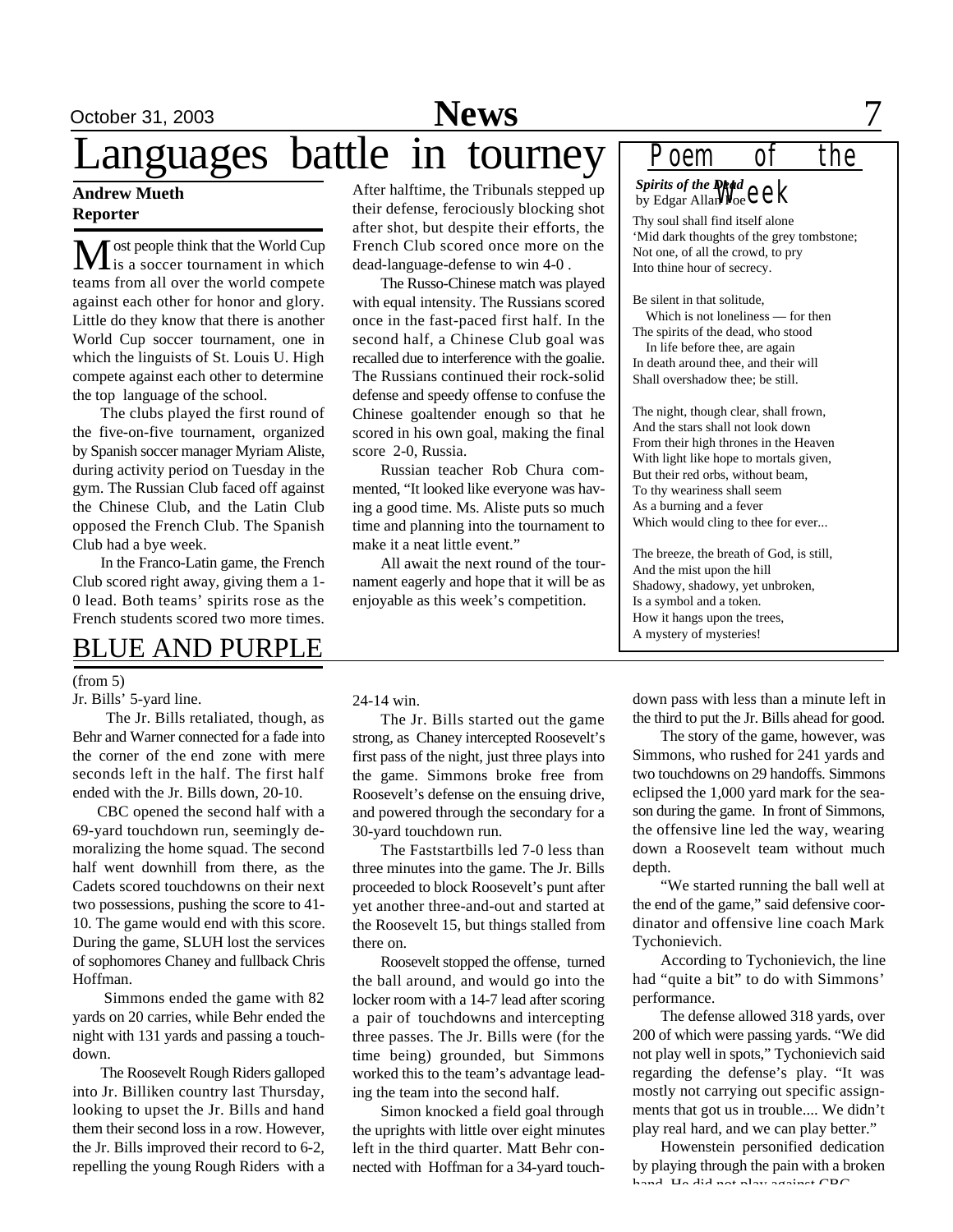#### (from 6)

last ten minutes. It was during the game's most desperate time that SLUH had its best opportunities. A cross sent through the box landed on Germanese's foot, but he shot wide, and another shot by Germanese beat the Red Devil netminder, but a Chaminade defender cleared the scorching shot off the line. The game ended without a Jr. Billiken goal, a 1-0 win for the wannabe testosterone producers that made up Chaminade's soccer team.

Said Pat Miller, summing up the team's struggle on the day, "We had the better of the play, but we just couldn't finish."

With only a day's rest, the Soccerbills had to regroup for their meeting with Trinity High School on Monday. This new compilation of the old Aquinas-Mercy and Rosary high schools was a mystery, and even the players didn't know what to expect. But any expectation, no matter how low, wasn't fulfilled by their opponent, as the Jr. Bills unleashed all of their

### PLAYOFFS

#### (from 6)

juniors Tim Szewczyk and David Schwarz, the Polobills' defense has shut down many key offenses.

 "Defense will be the key in the tournament, especially against MICDS," said captain Nathan Harris, adding, "We also might try to score a goal or two."

 In the back of every Polobill's mind is a showdown against their archrivals, MICDS. "I'm looking forward to playing MICDS," commented Vincent. This view is not unfounded; in the past 10 years the state championship has been SLUH vs. MICDS seven times. Undoubtedly, the similar rigorous coaching and emphasis on off-season practices by MICDS coach Don Casey and Baudendistel have contributed to the teams' successes.

Although MICDS is the favorite, the Polobills are confident in their ability to compete. "We can play with them. We definitely showed that (in our last game against MICDS): we beat them," commented Baudendistel.

offensive firepower, winning 7-0.

Trinity delayed the scoring for the first 20 minutes with dominating play from the extremely tall keeper. The Trinity goalie controlled his box, prowling the six-yard line ready to pounce off his line and intercept the Jr. Bills' endline crosses. The Jr. Bills made an adjustment, drawing passes out to the top of the box, and finishing with shots from the 18-yard line.

Junior Tim Weir started the scoring with a well-placed finish to the far pole against his North County neighbors. The Jr. Bills continued their scoring with two one-time finishes from runners trailing the play.

The LaLigabills finished the match with four more goals, overpowering the Trinity squad. After being shut out for 160 minutes in games against Chaminade and CBC, SLUH looks to continue its scoring Monday in the first game of districts against University City High School.

However, gaining a spot in the state game will be no walk in the park. There is a good chance that the Polobills will have to face John Burroughs in the quarterfinals. The last time SLUH and Burroughs played, the Polobills barely pulled out a 9- 7 win. Burroughs also gave the Polobills a close game in last year's quarterfinals.

SLUH also has a chance of facing Kirkwood or Lafayette, two teams that have consistently played at the top of the league in the semifinals.

Despite these formidable opponents, the Polobills display confidence. Junior Kevin O'Neill expressed the key to victory, saying, "We just need to eat our broccoli and we will win."

 SLUH's first round in the tournament will be played at 8:45 p.m. on Nov. 1 at the Rec-Plex. The quarterfinal game will be played at 5:00 p.m. on Nov. 5th at the Rec-Plex. All students are encouraged to come support the team and cheer them on to victory.

**rep**<br>*st. Louis' only* weekly high *ews*

*prepnews@sluh.org N= www.sluh.org* "Worst Halloween Costume Credits"

*P*

Volume LXVIII, Issue 9

**Editor-in-Chief**: Brian "Al Borland" Kane

**Sports Editor**: David "The 7-Up Spot" Mueller

**Editor**: Jon "Cereal Killer" Kim **Features Editor**: Charlie "Mr. Ed" Hall **Assistant Editor**: Brian "Ralph Malph" Fallon

**Core Staff**: Tom "J. Alfred Prufrock" Fontana, Greg "Tony Banks" Fox, Tim "Hawaiian Vampire" Huether

**Reporters**: John "Zeppo Marx" Castelli, Peter "The Other Guy From *Wham*" Gosik, Andrew "Mr. Smee" Mueth, Kyle "Dr. Dano Monahan" Poelker, Sean "The Hamburglar" Powers, Alex "Archduke Franz Ferdinand" Sciuto, Henry "Marcel Marceaux" Samson

**Artist**: Greg "Bob Saget" Leibach

**Moderator**: Mr. Steve "An Englishman" Missey

**Assistant Moderators**:Mr. Frank "Monolith from *2001: A Space Odyssey*" Kovarik, Mr. Chris "Captain America's Sidekick Bucky" Schaeffer

**Computer Consultants**: Bob "Gimli the Dwarf" Overkamp, Tim "Kazam!" Rittenhouse

The *Prep News* is a student publication of St. Louis University High school. Copyright ©2003 St. Louis University High School *Prep News.* No material may be reprinted without the permission of the moderators and editors.

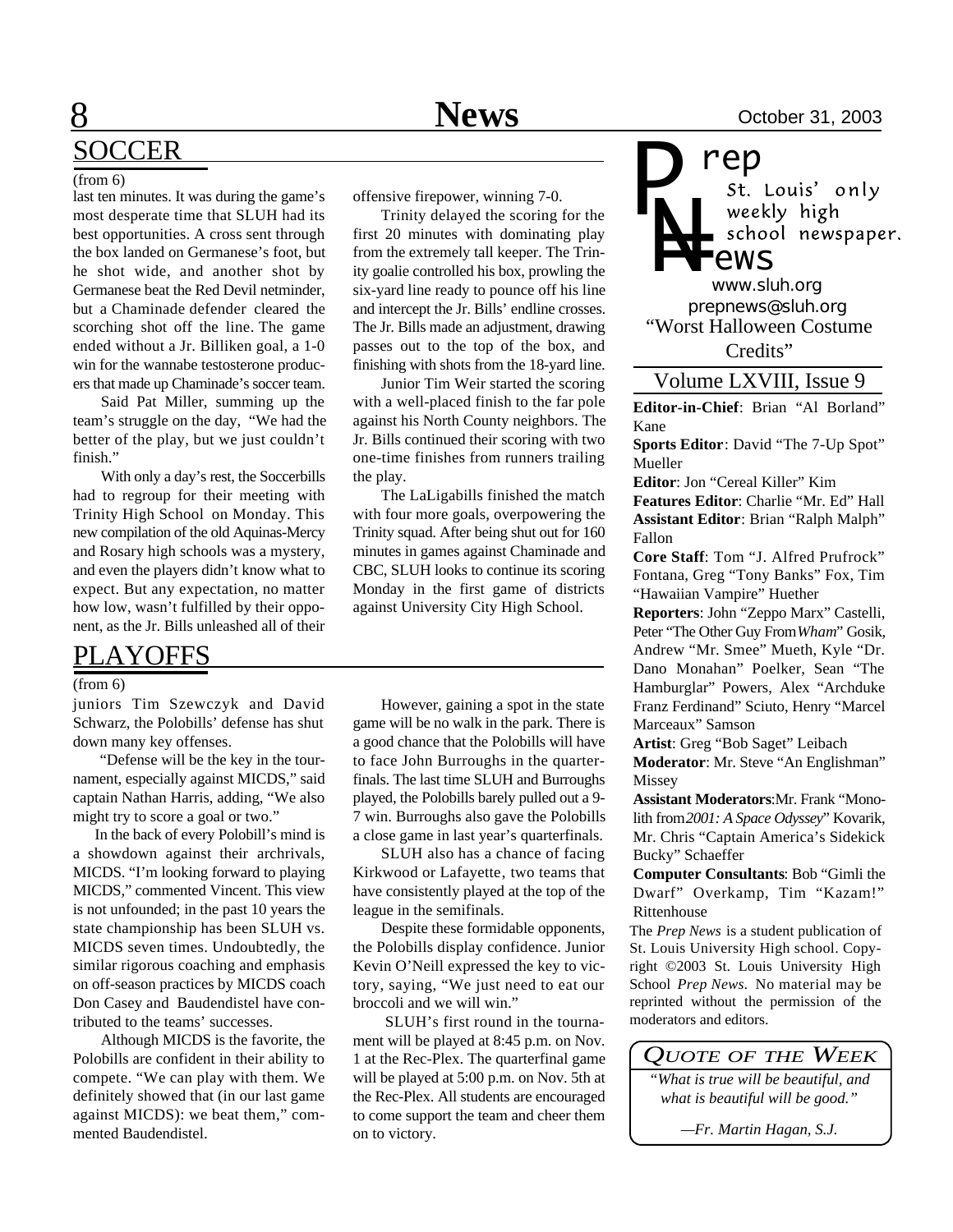# October 31, 2003 **Feature** 9 Theater gnomes: a Halloween mystery

### **Charlie Hall Features Editor**

A horde of gnomes resides in the backstage of St. Louis U. High's theater, aiding in the construction of sets when called upon and causing all sorts of odd (some might say scary) behavior.

According to well-known but little-publicized stage crew lore, gnomes have been an integral part of the theater for years. "(The gnomes) were here with our previous theater director," says crew member Matt McGraw, adding that the gnomes have been there "as long as the theater itself," although McGraw admits, "If we tell people, nobody believes us."

Some basic information: features normally given to the stereotypical, bearded lawn gnomes apply to theater gnomes as well. They are small, with an average height less of two feet. "They're pretty short, so we have to make sure we have a good supply of ladders on hand," says long-time crew member Kevin Twist.

The gnomes are asexual, which results in "haphazard procreation—they just don't know what they're getting," says McGraw. They also normally eat sugar and typically live in the orchestra pit, although they have been rumored to live in various places throughout the theater facilities, preferring dark, mossy areas, such as stage-left's dimmer room, the crew restroom, and the costume shop.

Technical Director Scott Sanders, the self-proclaimed "supreme leader" of the gnomes, and Assistant Technical Director Eric Elz seem to hold some sort of authority over the gnomes. Elz says that the gnomes' work ethic is "pretty good...but they stay up late, so their quality isn't optimal."

struction work when needed.

The gnomes do not receive wages, although SLUH's theater department "provides them with room and board," says McGraw. Crew member Sean Burk has witnessed gnome craftsman-



**McGraw beholds the mysterious work of gnomes.**

to Twist, "You see gnomes, but you don't know they're gnomes." Twist says there is a bit of Heisenberg's Uncertainty Principle in gnome-spotting: "By having to look at (the gnome), you affect its position, therefore you can't ever really see one in its natural state."

The gnomes are extremely versatile. For the 2003 Dauphin Players' production of *Kiss Me Kate* , the gnomes sewed dresses.

According to McGraw, after the show, "They ate all the lint from the costume shop, and sometimes they eat sawdust from the shop, saving human hands from the tedious tasks of cleaning." Before the recent showing of *The Front Page*, gnomes fixed



**The nest of a gnome in the costume shop.**

the typewriters used on the set.

In addition to small tasks, the gnomes do large-scale con-

ing a colored gel. "I put the gel in, and I heard an 'Ow!,' and I thought, 'I just poked a gnome in the eye!' It ran out, whimpering, scurried across the catwalk, but nobody else saw it but me. I know what I saw." McHugh says that occasionally, during shows, when the lights become unbearably hot, the gnome is forced out

 Mike McHugh, a recent addition to stage crew, claims that he saw a gnome hiding in a spotlight one day while chang-

of its hiding place and must jump out of the spotlight, falling onto the stage. The gnome is too small and quick, however, for most theater-goers to notice its frantic scampering.

Tonight, on All Hallow's Eve, according to whispers circulating backstage, the gnomes are planning "a huge gnome party."

ship firsthand: "One day, I left a flat here, and all I had done was glue it. I came back a couple days later. It was painted."

 While the gnomes' work is visible, few crew members seem to have actually seen a gnome. "I've never seen one," admits McGraw, "but I don't see why they shouldn't exist."

According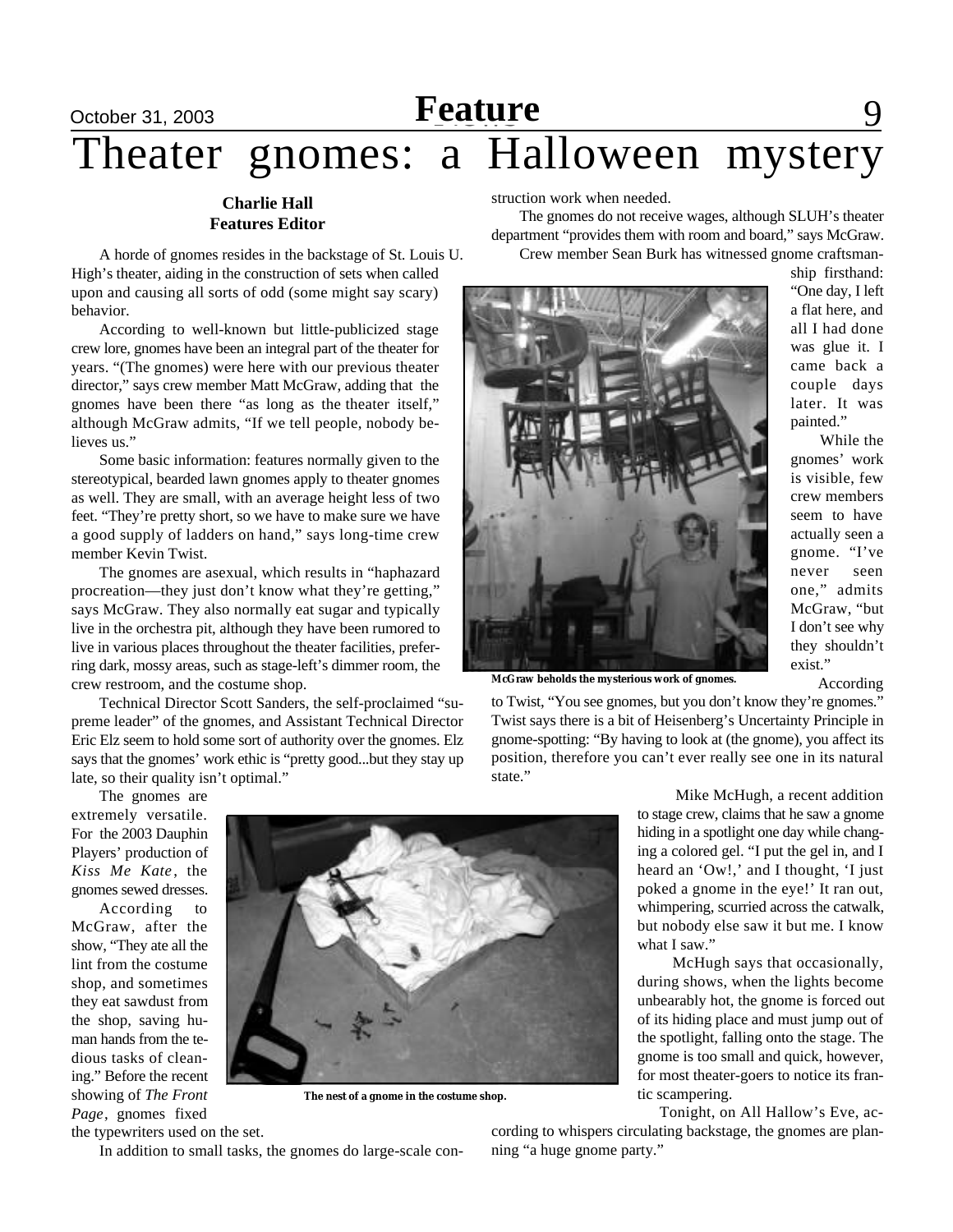#### (from 4)

"It took me awhile to get the courage to call (David Clohessy, the executive director of SNAP), and I shared a bit of my story." Since he was thinking about getting legal representation, O'Connor was recommended to Jeff Anderson & Associates, a firm that has been dealing with abuse cases for more than 20 years.

By January 3, O'Connor had sent out a letter to administrators from the Jesuits of the Missouri Province, SLUH, and Saint Louis University.

Due to the statue of limitations in Missouri, O'Connor could not file a civil lawsuit because the statue of limitations had expired, meaning that the case would be automatically dismissed. However, O'Connor and his lawyer met with the Jesuits on April 4. They allowed him to talk for about four hours, and according to O'Connor, at the end he told them, "'Before we go anywhere I want you to know something: I ain't going nowhere.' The inference of that being, 'I'm going public.' They knew that, but they hoped that I wouldn't. I had every intention of talking, (but) I couldn't do that until my settlement was finalized."

Dealing with the abuse has been difficult for O'Connor. "This is something painful. It hurts, a lot of trust has been violated," he said. "This is the type of abuse that devastates a person on many levels: emotionally, spiritually, mentally, and eventually physically."

For the past 30 years, O'Connor has dealt with alcoholism, clinical depression, and low self-esteem, despite the fact that on the outside he appeared fine. Yet O'Connor has persevered, overcoming alcoholism, getting married, and going back to school, due largely to his strong belief in Jesus Christ.

"I want to let you know that I have been sober for 14 years," said O'Connor. "(It was) mentioned in an article that I became alcoholic, and that is true. I still firmly believe in Jesus Christ and that he is my savior. I obviously have a little problem with the Catholic Church, but I would have not been able to make it through this time without my relationship with Christ. I have been to many AA meetings, but my Lord has been right there with me. I have been married for five years, and I am going to school. I have had different successes through my life, but have never been able to finish things."

O'Connor said, "The irony here is that I have a lot of compassion. There is a myriad of feelings I have for Jack Campbell. One of them is I feel sorry for him because I know he is a sick man. He

is a pedophile and that is an illness. That does not negate what he did, but I actually almost have more outrage at those who knew and did not act."

According to O'Connor, "I got a phone call from someone that made (the difficulty of going public) all worth it. I got a call three

days ago... from a guy who was calling from a pay phone because he thought I might have caller ID. This man is 65 years old, and he lives about 10 miles from where I live. This man is crying, telling me that he was abused by Fr. Jack Campbell.... He said, 'This is the first time I have ever told anybody in my life. If you heard my name, you would know who I am and you would know my family's name in St. Louis. I no longer feel alone.' Because so many victims feel alone, they never tell anybody. He and I were mutually crying for quite awhile. My only words right now for someone like that is 'You are OK, and you are not wrong.'"

However, O'Connor added, "I am not expecting people to come forward. (I came forward) just so that they know that they are not alone. Maybe they will reach out and get some therapy, whatever, and that is breaking the silence that needs to happen.

"I am passionate about trying to reach out to other victims, and I am also concerned about St. Louis U. High," said O'Connor. "I am concerned that (the issue of sexual abuse) will be dropped in complacency. If it happened once, it can happen again, and who is to say that it is not happening now or it hasn't? Just because it was 30 years ago, well 30 years ago—that was the present time for me."

O'Connor believes that the Jesuits need to set up a task force to investigate the possible occurrence of sexual abuse, past or present. "1991 was when Fr. Sheridan said was the last time (they re-

vised the rules); well, that was 12 years ago." thinks that, ideally, the investigative body would be made up of nine to 15 people and would include victims, mental health professionals, law enforcement officials, attorneys, and members from *"I couldn't share it with anybody. I mean, there was a part of me that was saying that this was wrong, but I was hurting so bad and this was a priest who came to our house for dinner—an Irish Catholic priest."*

*–Kevin O'Connor*

ees of SLUH. Such a task force would serve as a formal way for former and current victims to come forward with stories of their abuse, and could serve to monitor sexual abuse on an ongoing basis.

O'Connor reflected, "On one level, Fr. Campbell probably picked the wrong person. It might have taken me 35 years, but in addition to the Jesuits in dealing with the sense of justice and social justice, my father was an attorney and a retired FBI agent who also left me a sense of justice. It is easier for me to go out to help someone else, so that is why it is easier for me to help other people. I am just doing what needs to be done, so I have to keep my eyes wide open."

Despite his own painful experiences, O'Connor said, "I am proud of St. Louis U. High and I come to the table now, having reached my settlement, saying 'What can I do and what can the St. Louis U. High community and Saint Louis University do to turn this thing around?' I want the proverbial 'to make lemonade out of lemon.'"

O 'Connor

the Board of Trust-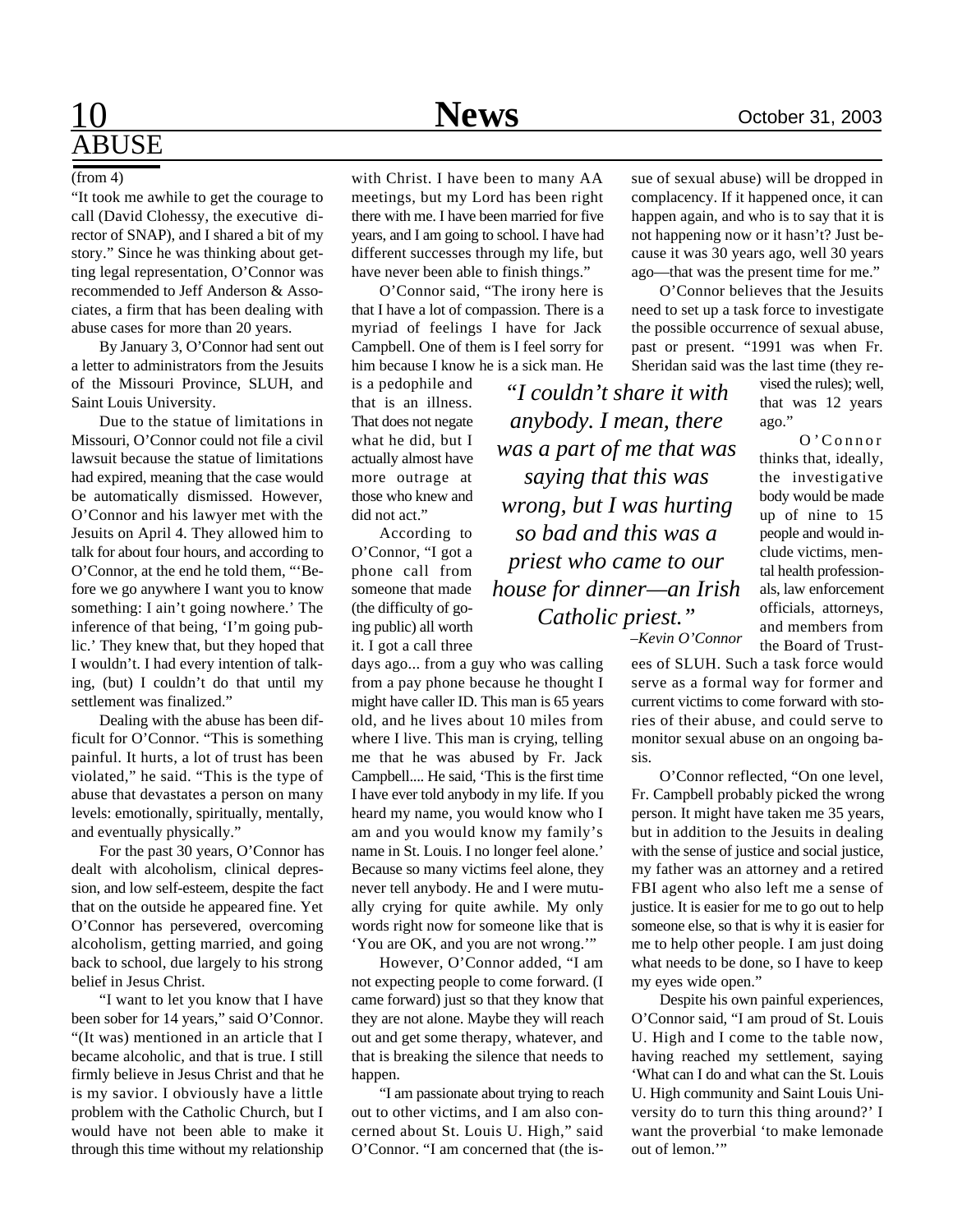# *PREP NEWS* **VOLUME LXVIII**

### PLATFORM POLICY

As the student-run newspaper of St. Louis University High School, the *Prep News* is a weekly publication which strives to inform the SLUH community about events and people, with its main focus on those pertaining to the school, primarily through the written word.

The *Prep News* is neither the voice of the administration nor the students. Rather, the newspaper serves to gather and disseminate information for the entire school.

The *Prep News* editors and staff members make every effort to be objective in their news coverage and editing, and they strive to be unbiased in their athletic reporting.

As it stands now, the organizational structure of the *Prep News* differs slightly

### **BATTLE**

 $(from 1)$ 

both feature students exclusively from DeSmet. St. Dominic presents Cheer Up Charlie.

St. Louis U. High seniors Brian Heffernan, John Randall, Dave Marek, Jake Bell, and Sam Weller compose Los Constables. Juniors Jason Murphy and Eric Venker form half of Brooklyn Deadwood. DeSmet and Chaminade students play in the Doug Russo Experiment.

Van "The Man" from 101.1 FM the River and Cornbread from 105.7 FM the Point hold the fate of these five bands in their hands as the judges of the battle.

Why will it be held at the Scottish Rite Cathedral? Heffernan, STUCO Sports Commissioner, said it "seats a couple or three thousand people and we got a good deal on it."

STUCO invites all students to come to the concert and encourages them to purchase tickets in the STUCO office today. If students purchase tickets today, they will save three dollars from the door price of ten dollars.

The bands will play from 3:00 to 8:00 p.m. this Saturday. Directions to Scottish Rite can be found in the STUCO office. According to Heffernan, "We're gonna rock hard and have fun."

from that of recent years. This year the *Prep News* has one editor in chief, one sports editor, one editor, an assistant editor, and a features editor. The members of the editorial staff are co-workers and share the duties of writing, copy-editing, layout, and staff management. The editors are supported by a core staff of regular reporters, who are frequently underclassmen.

Occasionally, the staff will also include such positions as layout staff, artist, photography editor, etc., as deemed necessary by the editors and moderator.

It is the role of the editors to seek out and facilitate the reporting of all significant news at SLUH. While any faculty member or student is welcome to submit suggestions for potential articles, the *Prep News* is never obligated to publish any article idea; the editors reserve the right to deem any potential article un-newsworthy and retain it from publication for this

the vehicle of personal opinion, whether from students, faculty, or others wishing to voice an opinion. All topics discussed in the section will be related to St. Louis

Nothing published either as an editorial or as a letter to the editor should be considered the opinion of the school, the administration, or anyone other than its

A *Prep News* editorial is the opinion of the editors on a particular topic. In their writing, the editors will make a strong attempt to express their views in a clear and accurate fashion; they will also strive to offer solutions if the focus of the edito-

Either in response to anything in the editorial section or simply in an effort to express one's opinion about a SLUHrelated topic, every member of the SLUH community is welcomed and encouraged

University High School.

author or authors.

rial is a problem.

reason.

Our primary emphasis as editors of the *Prep News* is upon accurate reporting, careful editing, and clear writing. But we do attempt to include some visual expression—photography, drawing, technical aids, or the like—in every issue. Despite our desire to make the paper visually appealing, we commit ourselves not to allow form to supersede substance.

The *Prep News* strongly encourages underclassman involvement, and our office on the second floor of the Jesuit Wing, Room J220, is always open for involvement, criticism, praise, or suggestions. Without student reaction and feedback, the *Prep News* could not function.

If the *Prep News* is inaccurate, we will try to correct any significant error in the following issue.

This is the platform and policy of the editors of Volume LXVIII of the *Prep News*.

### EDITORIAL POLICY

The Volume LXVIII *Prep News* editorial section serves the purpose of being to submit a letter to the editors.

Every letter received by the editors will be read and given consideration. All the letters must be signed, but the author's name may be withheld from publication by request.

The *Prep News* editors reserve the right to edit any submissions for publication in order to meet grammatical standards, but they will not skew the author's original intent. Also, the editors reserve the right to withhold from publication any submission if it is deemed vulgar, tasteless, or otherwise inappropriate.

All authors wishing to have letters pubished must submit them by 4:00 p.m. the Wednesday before the letter is to be published.

Letters can be given to any *Prep News* editor or moderator. In addition, letters can be mailed to the *Prep News* courtesy of St. Louis University High School, 4970 Oakland., St. Louis, Mo. 63110, or e-mailed to prepnews@sluh.org.